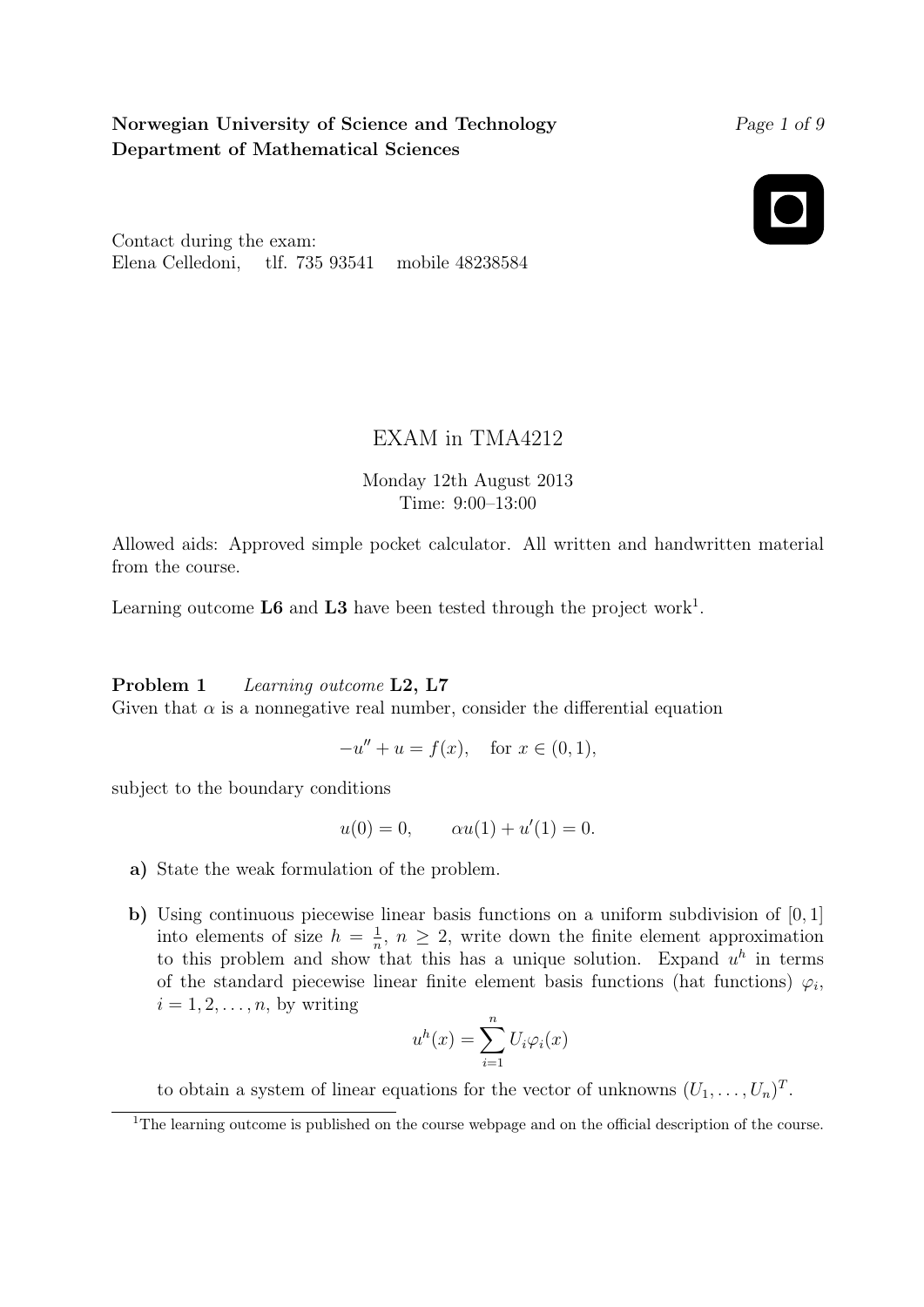- c) Suppose  $\alpha = 0$ ,  $f(x) \equiv 1$  and  $h = \frac{1}{3}$  $\frac{1}{3}$ . Solve the resulting system of linear equations and compute the corresponding numerical solution.
- d) Compare the numerical solution with the exact solution u by finding the values of the error function  $u_h - u$  in the nodes of the finite element discretization. You can find u assuming  $u(x) = c_1 e^{-x} + c_2 e^x + 1$ , and determining  $c_1$  and  $c_2$  imposing the boundary conditions.

### Solution (a)

We multiply the equation by a test function  $v \in H^1(0,1)$  such that  $v(0) = 0$ , and integrate between 0 and 1:

$$
-\int_0^1 u''v \, dx + \int_0^1 uv \, dx = \int_0^1 fv \, dx.
$$

Integrating by parts and using the boundary conditions (using  $v(0) = 0$  and  $u(0) = 0$ ,  $\alpha u(1) + u'(1) = 0$  we obtain

$$
\alpha u(1)v(1) + \int_0^1 (u'v' + uv) \, dx = \langle f, v \rangle,
$$

where  $\langle \cdot, \cdot \rangle$  denotes the  $L_2(0, 1)$  inner product. We then define the bilinear map

$$
A(u, v) := \alpha u(1)v(1) + \int_0^1 (u'v' + uv) \, dx,
$$

which is symmetric and positive definite<sup>2</sup>. So the weak formulation is:

Find  $u \in H^1(0,1)$  satisfying  $u(0) = 0$  and  $\alpha u(1) + u'(1) = 0$ , such that

$$
A(u, v) = \langle f, v \rangle
$$
,  $v \in H^1(0, 1) \quad v(0) = 0$ .

#### Solution (b)

We consider the basis functions n piecewise linear basis functions  $\varphi_1, \ldots, \varphi_n$  such that  $\varphi_i(x_i) = 1, j = 1, \ldots, n$ :

$$
\varphi_j(x) = \begin{cases} \frac{x - x_{j-1}}{h}, & x \in [x_{j-1}, x_j), \\ \frac{x_{j+1} - x}{h}, & x \in [x_j, x_{j+1}], \\ 0 & \text{otherwise}, \end{cases} \qquad j = 1, \dots, n-1
$$

 $\overline{2}$ 

- $A(u, v) = A(v, u)$
- $A(v, v) = v(1)^2 + \int_0^1 (v')^2 + v^2 dx > 0$  if v is not equal to zero almost everywhere, because v is absolutely continuous.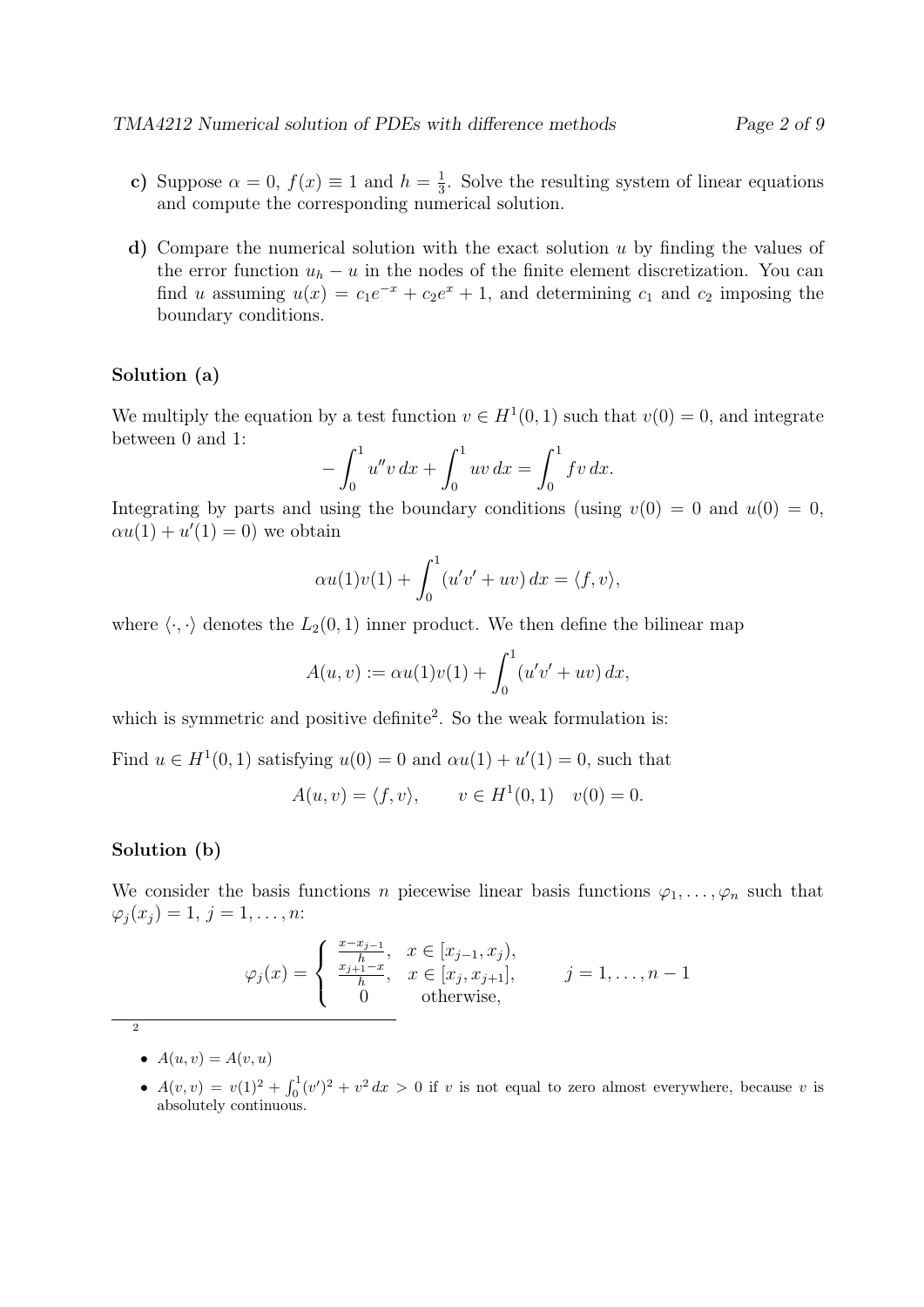and

$$
\varphi_n = \begin{cases} \frac{x - x_{n-1}}{h}, & x \in [x_{n-1}, x_n], \\ 0 & \text{otherwise.} \end{cases}
$$

The finite element space is defined by

$$
S_h := \{ w_h \in H^1 \, | \, w_h = \sum_{j=1}^n w_j \varphi_j, \},
$$

and the Galerkin method is

Find 
$$
u_h \in S_h
$$
 s.t.  $A(u_h, v_h) = \langle f, v_h \rangle$ ,  $\forall v_h \in S_h$ .

This is equivalent to

Find 
$$
u_h \in S_h
$$
 s.t.  $A(u_h, \varphi_i) = \langle f, \varphi_i \rangle$ ,  $i = 1, ..., n$ .

Expanding  $u^h$  by means of the basis functions

$$
u_h(x) = \sum_{j=1}^n U_j \varphi_j(x)
$$

and substituting in the Galerkin method we get

Find 
$$
u_h = \sum_{j=1}^n U_j \varphi_j(x)
$$
 s.t.  $\sum_{j=1}^n M_{i,j} U_j = \langle f, \varphi_i \rangle$ ,  $j = 1, ..., n$ ,

where the entries

$$
M_{i,j} := A(\varphi_j, \varphi_i), \quad i, j = 1, \dots, n
$$

form the matrix M of a linear system with unknowns  $\mathbf{x} := (U_1, \ldots, U_n)^T$ :

 $Mx = b$ ,

where  $\mathbf{b} := (\langle f, \varphi_1 \rangle, \ldots, \langle f, \varphi_n \rangle)^T$ . The matrix M is symmetric (because of the symmetry of the bilinear map A) and positive definite. Infact for any  $\mathbf{v} \in \mathbb{R}^n$ ,  $\mathbf{v} \neq 0$ ,

$$
\mathbf{v}^T M \mathbf{v} = A \left( \sum_{i=1}^n v_i \varphi_i, \sum_{j=1}^n v_j \varphi_j \right)
$$

and since  $v(x) = \sum_{j=1}^{n} v_j \varphi_j \in H^1$  is non-zero almost everywhere then

$$
\mathbf{v}^T M \mathbf{v} = A(v, v) > 0,
$$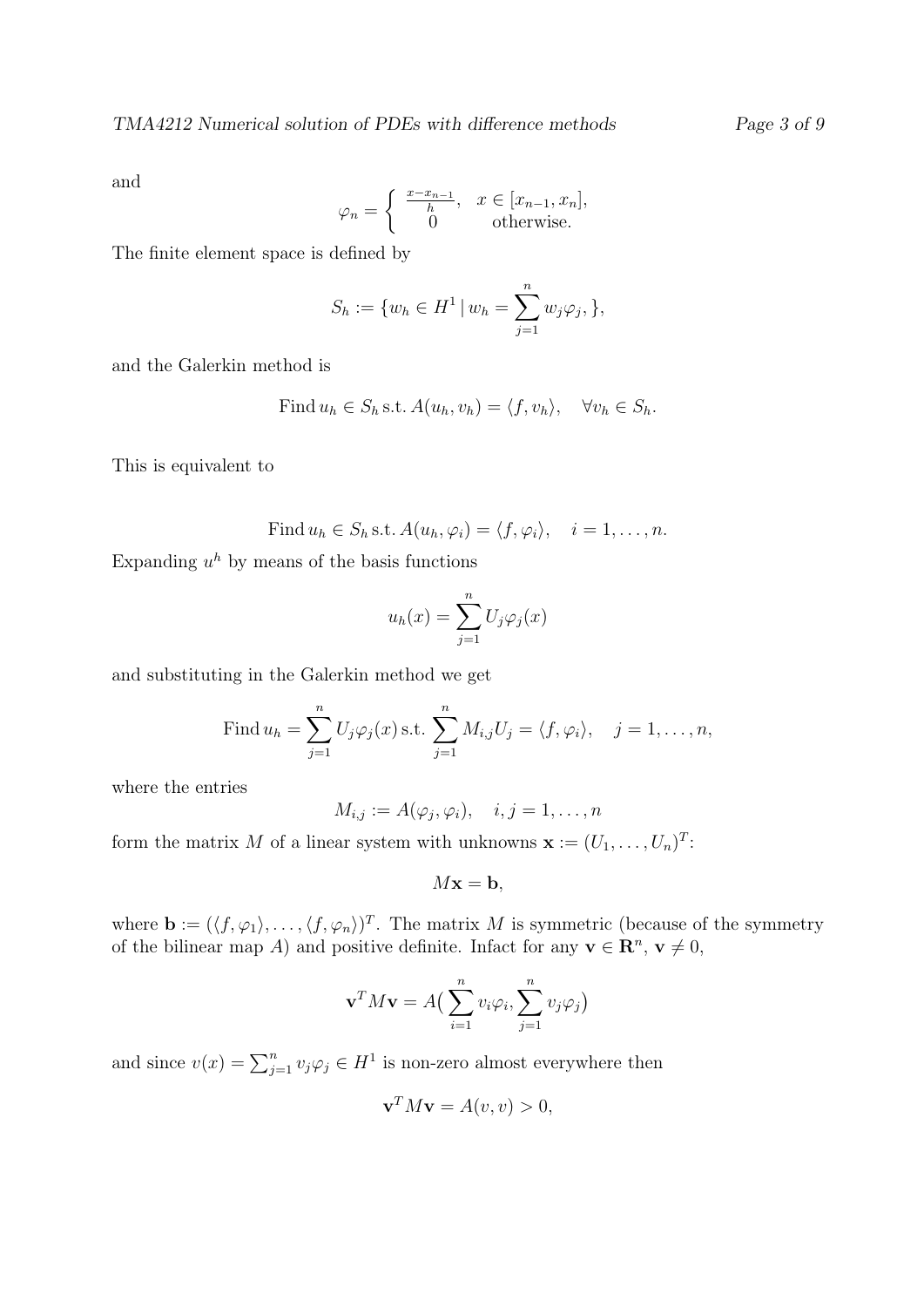

Figure 1: Basis functions

and M is positive definite (implying that it is also non-singular). This means that the system has a unique solution  $(U_1, \ldots, U_n)^T$  and therefore the solution of the Galerkin method

$$
u^{h}(x) = \sum_{j=1}^{n} U_{j} \varphi_{j}(x)
$$

exists and is unique.

### Solution (c)

In Figure 1 the three basis functions  $\varphi_1$  (red),  $\varphi_2$  (green) and  $\varphi_3$  (black) are depicted and

$$
u_h = \sum_{j=1}^3 U_j \varphi_j.
$$

The linear system consists of a  $3 \times 3$  matrix with entries  $M_{i,j} := A(\varphi_j, \varphi_i)$ . To compute these entries we will use

$$
\varphi'_{j}(x) = \begin{cases} \frac{1}{h}, & x \in [x_{j-1}, x_{j}), \\ -\frac{1}{h}, & x \in [x_{j}, x_{j+1}], \\ 0 & \text{otherwise}, \end{cases} \qquad j = 1, 2
$$

and

$$
\varphi_3' = \begin{cases} \frac{1}{h}, & x \in [x_2, x_3], \\ 0 & \text{otherwise.} \end{cases}
$$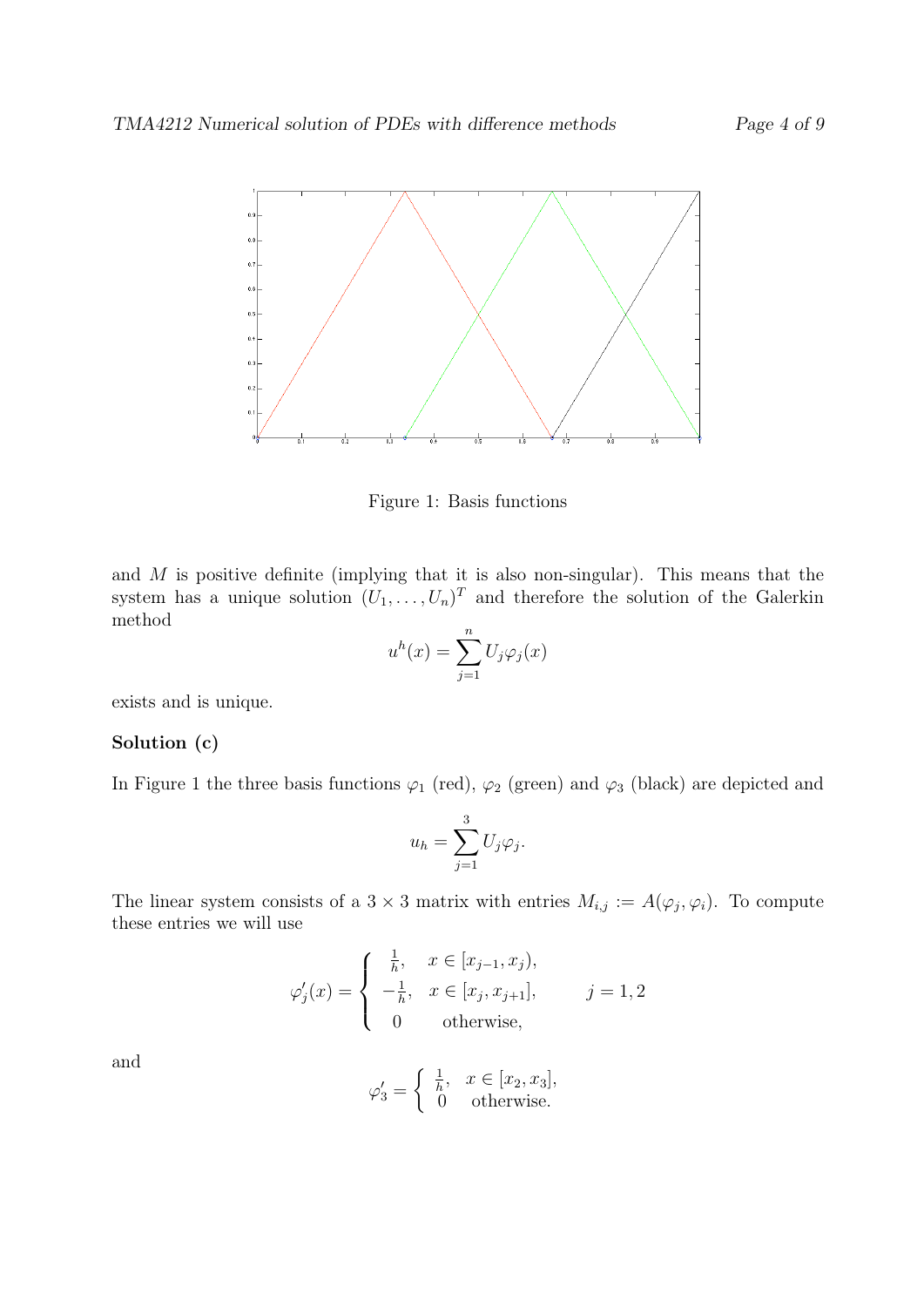We assume  $f \equiv 1, \alpha = 0$ . We get

$$
A(\varphi_1, \varphi_1) = \int_0^1 (\varphi')^2 dx + \int_0^1 (\varphi)^2 dx = \frac{2}{h} + \frac{2}{3}h = \frac{56}{9}.
$$

 $A(\varphi_2, \varphi_2) = A(\varphi_1, \varphi_1)$  and

$$
A(\varphi_3, \varphi_3) = \frac{1}{h} + h\frac{1}{3}.
$$

Similarly

$$
A(\varphi_1, \varphi_2) = \frac{1}{6}h - \frac{1}{h} = A(\varphi_2, \varphi_3).
$$

So

$$
M := \begin{bmatrix} \frac{2}{3}h + \frac{2}{h} & \frac{1}{6}h - \frac{1}{h} & 0\\ \frac{1}{6}h - \frac{1}{h} & \frac{2}{3}h + \frac{2}{h} & \frac{1}{6}h - \frac{1}{h} \\ 0 & \frac{1}{6}h - \frac{1}{h} & \frac{1}{3}h + \frac{1}{h} \end{bmatrix}, \quad \mathbf{b} := h \begin{bmatrix} 1\\ 1\\ \frac{1}{2} \end{bmatrix}
$$

Solving the linear system we get  $U_1 = 0.2039, U_2 = 0.3177, U_3 = 0.3543$ . Figure 2 reports a comparison of the exact (red curve) and the numerical solution obtained with the finite element method (blue line). The exact solution is

$$
u(x) = c_1 e^{-x} + c_2 e^x + 1,
$$

with  $c_1 = -\frac{e^2}{1+e^2}$  $\frac{e^2}{1+e^2}$ ,  $c_2 = -\frac{1}{1+e^2}$  $\frac{1}{1+e^2}$ .

**Solution (d)** The error in the nodes of the finite element discretization is  $|U_1 - u(h)| =$  $0.2039 - 0.2025 = 0.0014$ ,  $|U_2 - u(2h)| = 0.3177 - 0.3156 = 0.0021$ , and  $|U_3 - u(3h)| =$  $0.3543 - 0.3519 = 0.0023$ .

Problem 2 Learning outcome L1, L4, L5, L7 Consider the linear PDE

$$
u_t + u_{xxx} = 0, \quad x \in [0, 1], \quad t \ge 0,
$$

with periodic boundary conditions. Consider the grid  $x_m = hm, h = 1/M, m = 1, ..., M$ . Discretize with central finite differences in space and the Forward Euler method in time (forward differences in time).

Use the following central differences approximation of the third derivative

$$
u_{xxx}|_{(x_m,t)} = \frac{u(x_{m+3},t) - 3u(x_{m+1},t) + 3u(x_{m-1},t) - u(x_{m-3},t)}{8h^3} + \mathcal{O}(h^2).
$$

a) Perform a Von Neumann stability analysis of the method.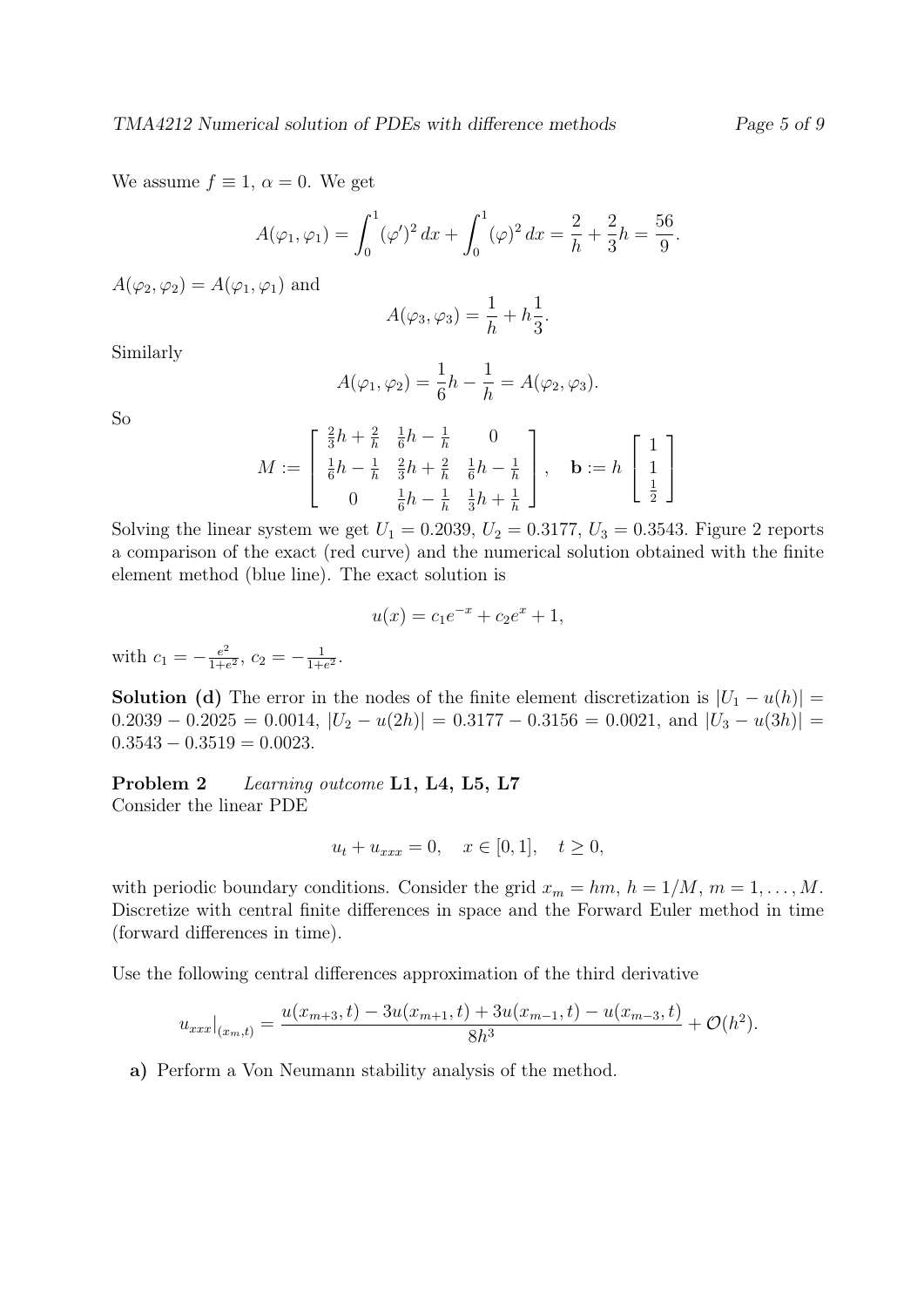

Figure 2: Exact (red) and numerical (FEM) solution (blue)

b) Consider now a Crank-Nicolson method obtained applying central differences in space (as in point (a)) and the trapezoidal rule in time. Perform a stability analysis of the method following the techniques explained in chapter 5 of the note (see page 55 chapter 5.6 of the note). Find under which restrictions on  $h$  and  $k$  the method is stable.

Hint: You might use the fact that the chosen discretization of the third derivative operator is a skew-symmetric matrix (and circulant). See also exercise (c) below.

c) Consider now the method obtained applying the Backward Euler method in time (backward differences in time). The linear system to be solved at each time-step is of the form

$$
(I - kA)x = b,
$$

with  $A \, M \times M$  circulant and skew-symmetric. (See the appendix on circulant matrices). Consider the Jacobi iterative method to solve this linear system. Assume M and h are fixed and find under which conditions on  $k$  the Jacobi iteration is guaranteed to converge.

Solution (a)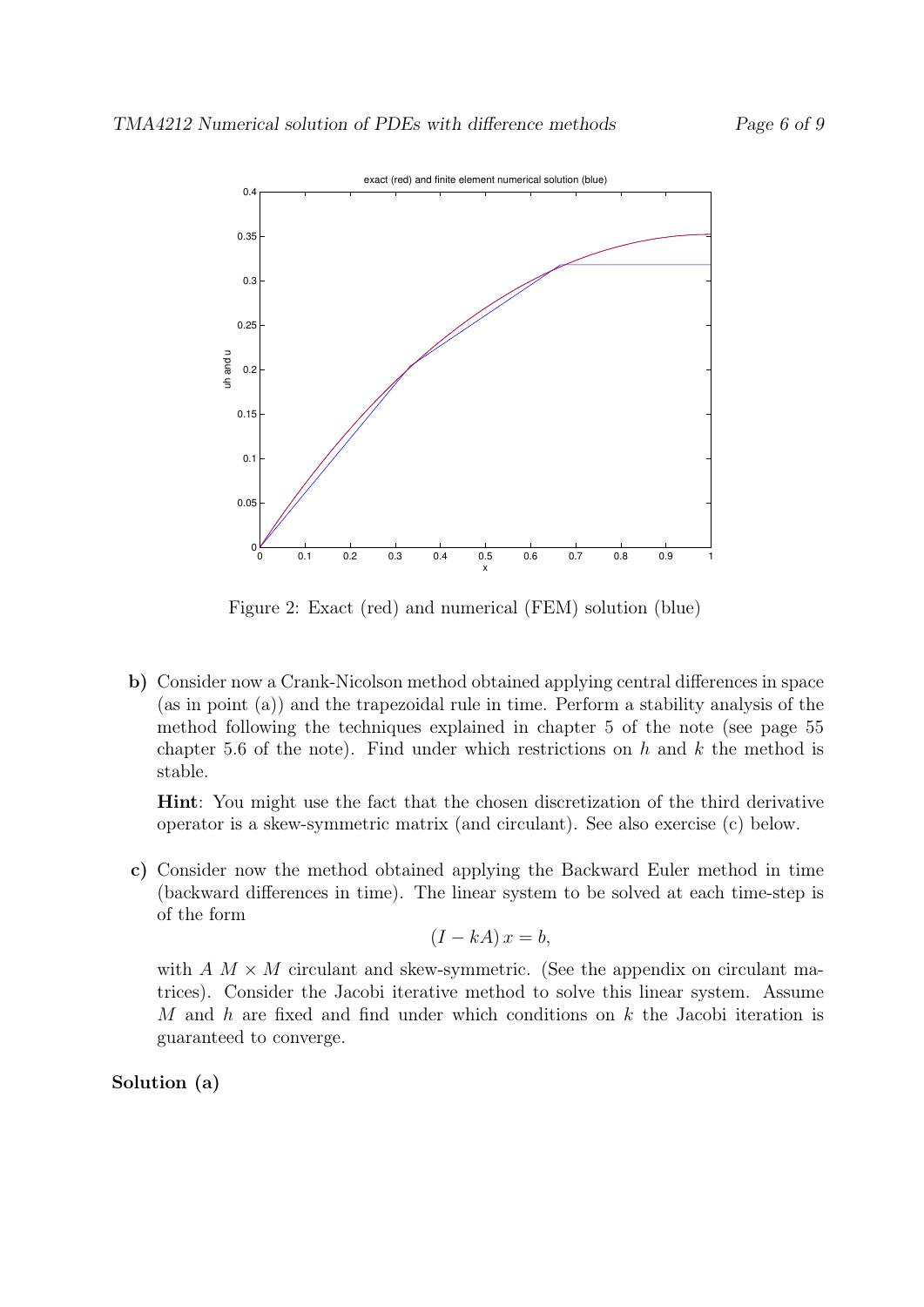Using central differences in space and backward Euler in time we obtain

$$
U_m^{n+1} = U_m^n + \frac{k}{8h^3} \left( U_{m-3}^n - 3U_{m-1}^n + 3U_{m+1}^n - U_{m+3}^n \right),
$$

by assuming  $U_m^n = \xi^n e^{i\beta x_m}$ , and  $i =$ √  $-1$ , and substituting in the method we obtain

$$
\xi = 1 - i\alpha,
$$

with

$$
\alpha = \frac{k}{8h^3} (\sin(3\beta h) - 3\sin(\beta h)).
$$

Finally we obtain

$$
\xi^* \xi = |\xi|^2 = (1 + i\alpha)(1 - i\alpha) = 1 + \alpha^2,
$$

which cannot be is less than or equal to one for all  $\beta$ . This means that the method is never Von Neumann stable.

## Solution (b)

The Crank-Nicolson method is

$$
U_m^{n+1} = U_m^n + \frac{k}{16h^3} \left( U_{m-3}^n - 3U_{m-1}^n + 3U_{m+1}^n - U_{m+3}^n + U_{m-3}^{n+1} - 3U_{m-1}^{n+1} + 3U_{m+1}^{n+1} - U_{m+3}^{n+1} \right).
$$

We can write the method in the compact form

$$
\mathbf{U}^{n+1} = \mathbf{U}^n + \frac{k}{2}(A\mathbf{U}^n + A\mathbf{U}^{n+1}),
$$

where  $A$  is the cyclic matrix with first row

$$
\mathbf{a}^T = \frac{1}{8h^3} \begin{bmatrix} 0 & 3 & 0 & -1 & 0 & \dots & 0 & 1 & 0 & -3 \end{bmatrix} \in \mathbf{R}^M,
$$

with eigenvalues  $\sqrt{M} \Omega^H \mathbf{a}$ . The method becomes

$$
\mathbf{U}^{n+1} = (I - \frac{k}{2}A)^{-1}(I + \frac{k}{2}A)\mathbf{U}^n.
$$

A sufficient condition for stability for a finite difference method given in the form

$$
\mathbf{U}^{n+1} = B\mathbf{U}^n + \mathbf{g}
$$

is that

$$
||B|| \leq 1
$$

for some norm  $\|\cdot\|$  (which we choose here to be the 2-norm). In our case  $g = 0$  and

$$
B = (I - \frac{k}{2}A)^{-1}(I + \frac{k}{2}A)
$$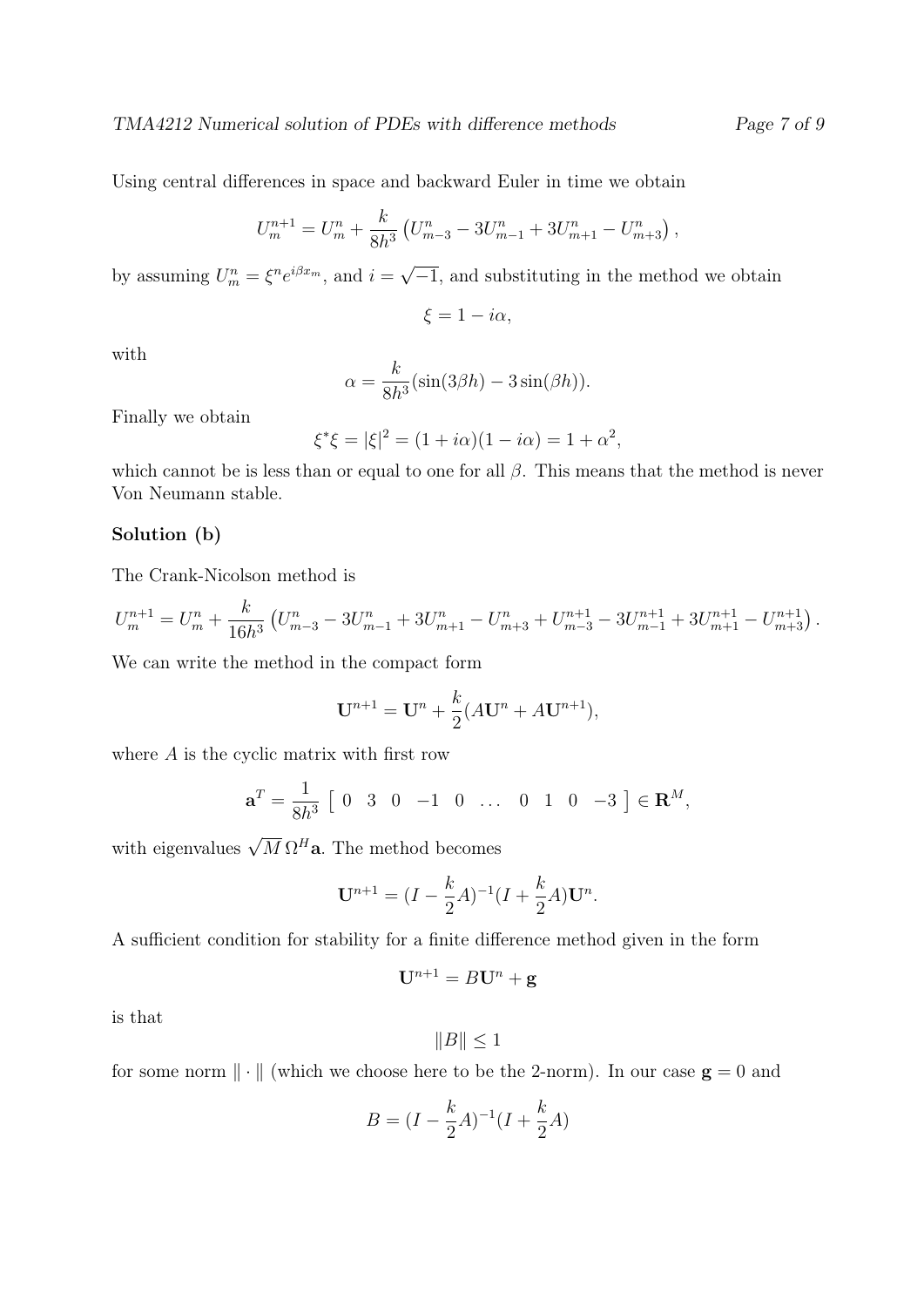and can be diagonalized as follows

$$
B = \Omega^H (I - \frac{k}{2}\Lambda)^{-1} (I + \frac{k}{2}\Lambda)\Omega
$$

so

$$
||B||_2 = ||(I - \frac{k}{2}\Lambda)^{-1}(I + \frac{k}{2}\Lambda)|| = \max_{j=1,\dots,M} \left| \frac{1 + \frac{k}{2}\lambda_j}{1 - \frac{k}{2}\lambda_j} \right|
$$

here  $\lambda_j$  are the eigenvalues of a skew-symmetric matrix and are therefore pure imaginary and appearing in conjugate pairs, so

 $||B||_2 = 1.$ 

In conclusion the method is always stable.

## Solution (c)

The Jacobi iteration method for this problem is

$$
x^{\ell+1} = kA x^{\ell} + b, \qquad \ell = 0, 1, \dots
$$

and a necessary and sufficient condition for convergence of this iteration is

$$
\rho(kA) < 1,
$$

where  $\rho$  denotes the spectral radius. The eigenvalues  $\lambda_l$ ,  $l = 1, \ldots, M$  of kA are the components of the vector √

$$
k\sqrt{M}\,\Omega^H\mathbf{a}.
$$

Multiplying out the columns of  $\Omega^H$  and **a** and using  $\alpha_l := \frac{l-1}{M}$  we obtain

$$
\lambda_l = \frac{k}{8h^3} \left( 3 \exp(2\pi i \alpha_l) - \exp(2\pi i 3\alpha_l) + \exp(2\pi i \left( (l-1) - 3\alpha_l \right) \right) - 3 \exp(2\pi i \left( (l-1) - \alpha_l \right))
$$
  
= 
$$
\frac{k}{8h^3} 2i \left( 3 \sin(\omega_l) - \sin(3\omega_l) \right), \quad \omega_l := 2\pi \alpha_l,
$$
  
= 
$$
\frac{k}{8h^3} 8i \sin(\omega_l)^3
$$

From which we deduce

$$
\rho(kA) \le \frac{k}{h^3}
$$

and to ensure  $\rho(kA) < 1$  it is sufficient to require  $k < h^3$ .

#### Appendix